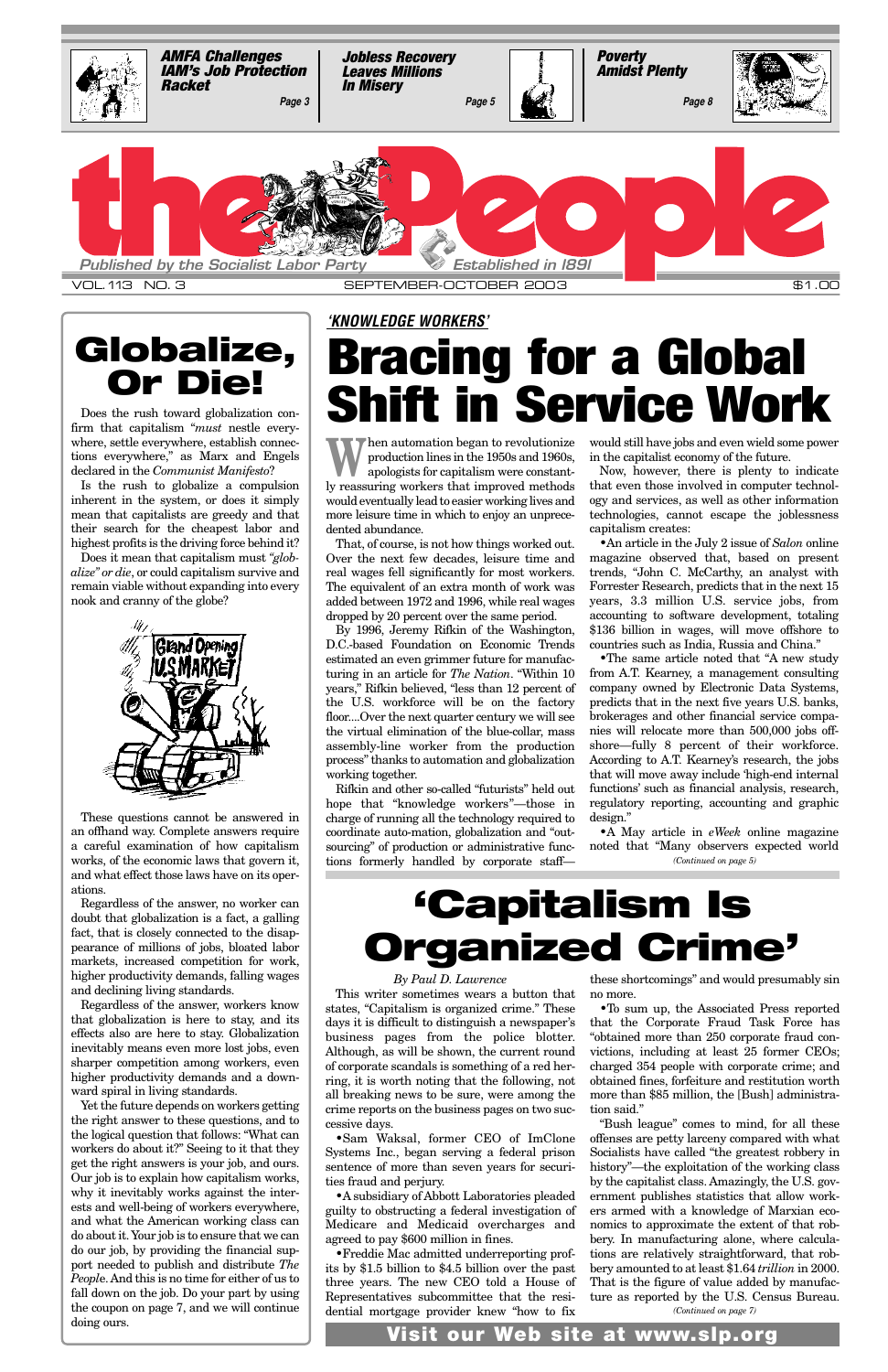### **'Peace Is Attainable?'**

Dear Editor,

At the end of [your] Forum column, "Peace is Attainable?" (March 4), you ask, "Got a better plan?" I empathize with your passion and concern and I offer the following perspective.

Capitalism is a primitive method of economic exchange. It began to replace feudalism several centuries ago and now dominates the world. Having reached its peak a few decades ago, it has become outmoded, regressive and very dangerous.

The main components of capitalism are the *profit motive, competition, acquisition and exploitation* backed up by ever increasing massive physical defense forces. Such a system needs to expand and protect its markets and resources, and it needs cheap labor to reap big profits. Can we not see then, that the dynamic of such a system is *conflict* and the end result is ultimately war? Where else could it lead?

It is inconsistent to subscribe to and support a particular system and then protest its defining characteristics and effects. Capitalism is what it is and is inherently programmed to do what it does. No amount or form of pleading with governments or demonstrating against individual corporations or their representatives will alter the nature of the beast. And, anyway, why would we expect change to come from the establishment that benefits from the status quo?

If the world is able to survive the devastating effects of capitalism's appetites, the next progressive and truly civilized stage of human development must be genuine egalitarian, worker-controlled, scientific socialism (industrial democracy). Such a form of economic and social exchange has never existed anywhere before in the world. It will be up to the world's working people to bring about such a structure.

Americans, for example, who are truly interested in peace and "liberty and justice for all," need to educate themselves toward building an economic system based on cooperation and democratically administered social ownership of the means of production and services. The status of the world [diminishing natural resources, killer pollution, massive arsenals, ruthless rivalry and desperation of all magnitudes] demands that people wake up to this task very soon. Capitalism is on a collision course and we are all riding it to its death and ours—either by catastrophic social and environmental collapse or nuclear annihilation, whichever comes first. Who knows how much time we have to stop this madness, but at this writing, the sun is still shining, dogs are barking, birds are singing and

so I say what I have to say—in case it helps. Thank you for providing a place for alternative viewpoints. The only way to preserve democracy is to practice it.

> Jill Campbell *Forestville* (Calif.) *Gazette*, April 18–May 16

### **Better System**

Norman M. Parsons ("More socialism," letter May 7) is misinformed about socialism. As a member of the Socialist Labor Party, I'd like to set the record straight.

Socialism has nothing to do with universal health insurance. That can be effected—and has been in many countries—without changing the basic capitalist relations of production. These include private ownership and control of the means of producing goods and services and production for sale with a view toward profit through the exploitation of wage labor.

The government, or political state, exists to uphold these capitalist relations of production. A few reforms, such as universal health care, could serve to maintain capitalism by alleviating certain problems the private owners of industry cannot address individually.

In contrast, socialism is the collective ownership of the factories, mines, transportation systems, land and all other instruments of social production. Socialism means direct control and management of the industries and services through a democratic government based on the useful producers' nationwide economic organizations.



### **Goodyear-USWA Negotiations**

Contract negotiations between Goodyear Tire & Rubber Co. and the United Steelworkers of America (USWA) were under way as *The People* went to press. The outcome of the talks will affect some 19,000 workers in 14 states.

Goodyear claims it has lost \$1.3 billion over the last two years. In truth, however, the company hasn't lost a dime. What it means by "losses" is that it has too much capital tied up in unsold inventories. Worldwide overcapacity and weak demand have reduced anticipated sales and frustrated the company in converting piles of surplus value into profits.

To rid itself of unneeded capacity, the maintenance costs that go with it, and of having to dip into revenues to pay workers to produce even more for deposit in swollen inventories, Goodyear reportedly wants to close two or three U.S. plants and make other cuts "to trim as much as \$1.5 billion in costs by 2005...so it can compete with foreign plants," the Associated Press reported. The company also wants to help itself in another way. It is "demanding hundreds of millions of dollars in wage and benefit concessions" to offset the losses it claims to have sustained, the *Akron Beacon-Journal* reported.

Goodyear's USWA members have been working under the union's old expired contract since April. Negotiations that broke off in June resumed in August. The union wants pension and health benefit protections for active workers and retirees, and it "wants job security for workers at all 14 plants." What it has to offer to persuade Goodyear to keep the lights on at its white elephant production plants remains to be seen. Its options are limited, and that suggests that concessions are in the offing.

The USWA has represented Goodyear's workers since it absorbed what remained of the former United Rubber Workers in 1996.

### **U.S. Auto Plant Shutdowns Loom**

Contract talks between the Big Three U.S. auto companies and the United Autoworkers are under way. The present four-year master contract expires on Sept. 14, and the UAW is expected to announce its target company by Labor Day for the "pattern bargaining" that has become standard practice in the industry. UAW contracts with the major auto-producing firms cover wages and working conditions for more than 300,000 current industry workers and pensions and health benefits for 475,000 retirees and their spouses.

Such a system would make possible the fullest *(Continued on page 7)*

Early indications are that all three companies are coming into the talks with big problems and bigger plans.

Ford reportedly plans to cut as many as 21,000 workers and to permanently close two assembly plants, one at Edison, N.J., and the other at St. Louis, Mo.

As for General Motors, one report noted in early August, "speculation has mounted that GM has quietly prepared a list of plants and operations it would like to close or consolidate. The list is thought to include GM's Pittsburgh [Pa.] Stamping Plant, the Livonia [Mich.] Engine Plant and another engine parts plant in Bay City [Mich.], as well as assembly plants in Linden, N.J., and Baltimore, Md."

DaimlerChrysler is reportedly already "in intense discussions on the sale of a component operation in Huntsville, Ala." It hasn't announced that it wants cuts or concessions, but the billiondollar loss it reported in the second quarter of this year makes it clear that they are on the table. And a Chrysler spokesman has announced that "The company and the union have to find a way

# **SLP Letters to the Press**

### *Do You Belong?*

Do you know what the SLP stands for? Do you understand the class struggle and why the SLP calls for an end of capitalism and of its system of wage labor? Do you understand why the SLP does not advocate reforms of capitalism, and why it calls upon workers to organize Socialist Industrial Unions?

If you have been reading *The People* steadily for a year or more, if you have read the literature recommended for beginning Socialists, and if you agree with the SLP's call for the political and economic unity of the working class, you may qualify for membership in the SLP. And if you qualify to be a member you probably should be a member.

For information on what membership entails, and how to apply for it, write to: SLP, P.O. Box 218, Mountain View, CA94042-0218. Ask for the SLP Membership Packet.

|  |  | the People P.O. Box 218, Mountain View, CA 94042-0218 |
|--|--|-------------------------------------------------------|
|  |  |                                                       |

❑ **\$5 for a 1-year sub** ❑ **\$9 for a 1-year sub by first-class mail**

| NAME <b>And the Community of the Community</b>                                                                                                                                                                                                                                                       | PHONE And the contract of the contract of the contract of the contract of the contract of the contract of the |
|------------------------------------------------------------------------------------------------------------------------------------------------------------------------------------------------------------------------------------------------------------------------------------------------------|---------------------------------------------------------------------------------------------------------------|
| ADDRESS ADDRESS                                                                                                                                                                                                                                                                                      | APT.                                                                                                          |
| $STATF$ $ZIP$<br>$C\text{ITY}$ . The contract of the contract of the contract of the contract of the contract of the contract of the contract of the contract of the contract of the contract of the contract of the contract of the contract of th<br>Make check/money order payable to The People. |                                                                                                               |



*In a class by itself... The Working Class. Read The People.*



*(Continued on page 7)*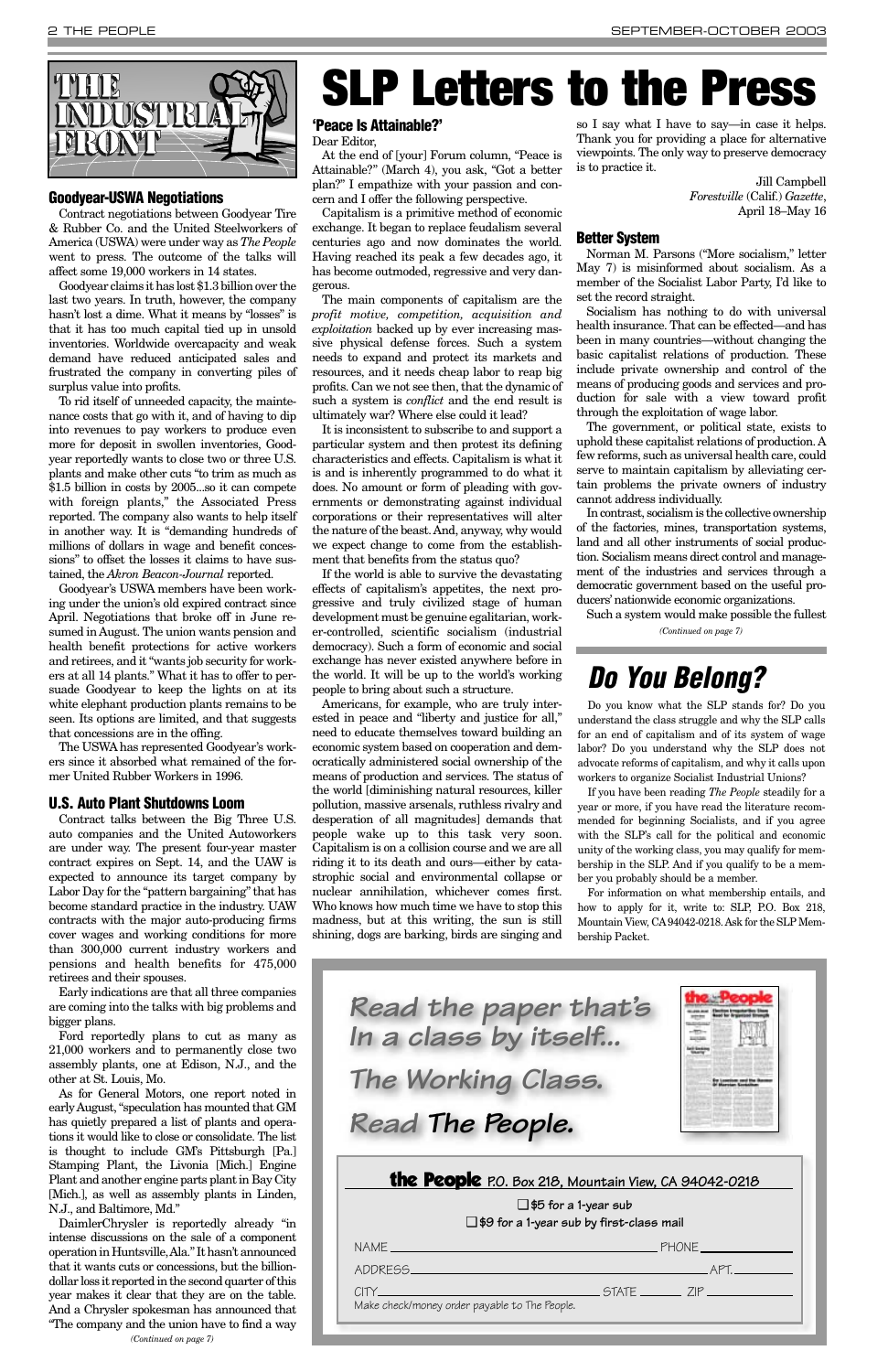### *By B.B.*

*"Let a pure and simple union go down ever so much, there always remains alive somehow a nucleus of labor fakirs to keep up its existence. Rows between the workers and their exploiters are bound to recur. At such times, the men will gather around the fakir nucleus that remained. In the hands of such scamps and ignoramuses, the men will be sold out, or at least kept in ignorance of the meaning of the conflict they are in. Thus the pure and simple union declines and revives. To prevent such revival, a bona fide, classconscious organization must be set up. Only that can make the final quietus of the labor fakir."* 

—Daniel De Leon, Aug. 21, 1898

**T**he AFL-CIO is in big trouble. That might not be news to most readers of *The People*, but the federation's troubles are starting to go beyond closing factories, lost certification elections and a rapidly declining membership. The federation's setbacks are starting to attract some competition.

The Aircraft Mechanics Fraternal Association (AMFA), for example, has been a shoofly to the International Association of Machinists (IAM) for more than 40 years. Recently, however, the IAM was obliged to sit up and take notice.

The latest wrangle came to a head earlier this year when 63 percent of mechanics at United Airlines signed election cards calling for a vote on decertifying the IAM and replacing it with the AMFA.

The IAM precipitated the trouble when it ceded \$1 billion in concessions to help United avert bankruptcy. Another factor was "the secrecy that has surrounded their current union's relationship with the airline, where it holds a seat on the board," according to AMFA national director O.V. Delle-Femine. (*The New York Times*, June 12)

When the National Mediation Board reported the results on July 14, the AMFA came out on top with 63.5 percent of the votes cast. The net result was that the AMFA more than doubled its preelection membership of 11,000 and the

IAM lost nearly 2 percent of its total membership.

Turf fights are nothing new with procapitalist unions. They have plagued the AFL from its inception in the 1880s, and they have continued since the old federation merged with the CIO in 1955. As recently as 1999, the AFL-CIO felt compelled to adopt a resolution condemning "renegade labor organizations, which seek to grow their own membership by raiding the membership of other labor organizations, cause substantial damage to all unions affiliated with the AFL-CIO and act to destroy the area standards and benefits for workers that members of the AFL-CIO have striven for decades to achieve."





All that is problematical when it comes to the AMFA, however, because it doesn't belong to the AFL-CIO and couldn't care less about its handsoff resolutions.

The AMFA previously dislodged the IAM at Alaska Airlines, Northwest Airlines and Southwest Airlines. Before the voting at United, the IAM tried to head off the change. It pointed out that the AMFA had failed to stop Northwest Airlines outsourcing to outside contractors for maintenance or from laying off large numbers of mechanics. *Teamster Aircraft Mechanics*, an online publication, reported that the "AMFA gave management a green light to subcontract up to 38 percent of the Northwest mechanic work hours to repair stations, including nonunion and foreign stations."

IAM officials even dug up the old saw about "dual unionism" during the fight, but without effect.

Some United mechanics may have been confused by the storm of charges exchanged by the rival unions before the vote. Although 63 percent of mechanics called for the election, and although 63.5 percent of the votes cast in the election itself went to the AMFA, less than 63 percent of all eligible mechanics bothered to vote for one union or the other. According to a press release that the AMFA issued on July 14, it "received 5,234 of the 8,239 votes cast by the 13,144 employees eligible to vote...." In short, a majority of 7,910 either voted to keep the IAM or failed to vote at all.

Nonetheless, the AMFA's win has inspired it to go after US Airways' mechanics, and is now gathering signatures. USAir recently emerged from Chapter 11 bankruptcy shielding.

The AMFA is also pursuing mechanics at American Airlines, who were reluctant participants in a \$1.8 billion union giveback on wages and benefits in an effort to keep that airline from a crash landing in bankruptcy court.

Before the election at United, Robert Roach, the IAM's vice president for transportation, denounced the AMFA's

dues-raiding expedition and Mr. Delle-Femine

for endangering United."There's no time for grandstanding in bankruptcy," he said. Delle-Femine wasn't impressed. "Everything's competitive," he told *The New York Times*. "That's what makes this country great." Business is business, in other words, and that is precisely what procapitalist business unionism is all about.

### <span id="page-2-0"></span>*AFL-CIO INFIGHTING AMFA Challenges IAM's Job Protection Racket*

I was wondering if the SLP supports any of the theories brought forth in *Utopia* by Thomas More. I understand that *Utopia* portrays more of a pure communist society, but the question for me still remains. I was also wondering if any of your theories for socialism come from Plato's *Republic*. I only ask because I am trying to trace the true source of the theories for communism and socialism. My last question: What happens to the Bill of Rights if our socialist revolution succeeds? Thank you for your time. —Joe Stott

Night2253@...

*Reply*—Modern socialism owes very little to people like Thomas More, and even less to the ancients, such as Plato. Modern socialism is a response to capitalism and the social conditions that the industrial revolution created. It is not a scheme or a plan that philosophers thought up. It not comparable to More's *Utopia* or

Plato's *Republic*, but a science that has analyzed the economic laws that explain how capitalism works and why its contradictions must cause it to collapse.

The best thing to read on the origins of modern socialism is *Socialism: From Utopia to Science*, by Frederick Engels. It's a small book that can be found in almost any library or decent bookstore, or you can order it from us. Engels explains who the "utopian Socialists" were and why their aspirations for a better world could never come about. He also explains the difference there is between utopian socialism and the scientific socialism of Karl Marx.

The Bill of Rights—the first 10 amendments to the Constitution of the United States—were adopted to protect people against the government. The Founding Fathers, including James Madison, the father of the Constitution, understood why they were needed. They understood that the rich and powerful could use the government against those who were not rich or powerful.

Socialists defend them today for the same

reason; but socialism will be entirely different from capitalism. Socialist society will not be divided between the powerful and the powerless. It will be a classless society in which the means of creating wealth (the factories, mills, mines, etc., and the natural resources of the country) will be collectively owned and demo-

cratically administered, and in which production will be to satisfy human needs rather than for the profit of a few.

Socialist government will not be political government, i.e., not a government over people, but an economic government of the people over the things they need and create by their labor (those same factories, mills, etc.). Just as the American revolution created the need for a new constitution, the new social conditions that socialism will create will also create the need for another new constitution.

The socialist constitution will not provide for electing politicians from cities, counties and states, but for the election of representatives from factories, mines and industries to an allindustrial congress. It will protect our rights, but the rights will be different in certain particulars.

They will certainly include freedom of speech, freedom of conscience, etc.; but, unlike capitalism, they will also include the right of the producers to the fruits of their labor and other rights that we are deprived of today.



*The People* (ISSN-0199-350X), continuing the *Weekly People*, is published bimonthly by the Socialist Labor Party of America, 661 Kings Row, San Jose, CA 95112-2724.

Periodicals postage paid at San Jose, CA 95101-7024. Postmaster: Send all address changes to *The People*, P.O. Box 218, Mountain View, CA 94042-0218. Communications: Business and editorial matters should be addressed to *The People*, P.O. Box 218, Mountain View, CA 94042-0218. Phone: (408) 280-7266. Fax: (408) 280-6964.

Access *The People* online at: www.slp.org. Send e-mail to: thepeople@igc.org.

Rates: (domestic and foreign): Single copy, \$1. Subscriptions: \$5 for one year; \$8 for two years; \$10 for three years. By firstclass mail, add \$4 per year. Bundle orders: 5–100 copies, \$16 per 100; 101–500 copies, \$14 per 100; 501–1,000 copies, \$12 per 100; 1,001 or more copies, \$10 per 100. Foreign subscriptions: Payment by international money order in U.S. dollars.

**D. Cooper for** *The People*

# *Socialism: From Utopia to Science*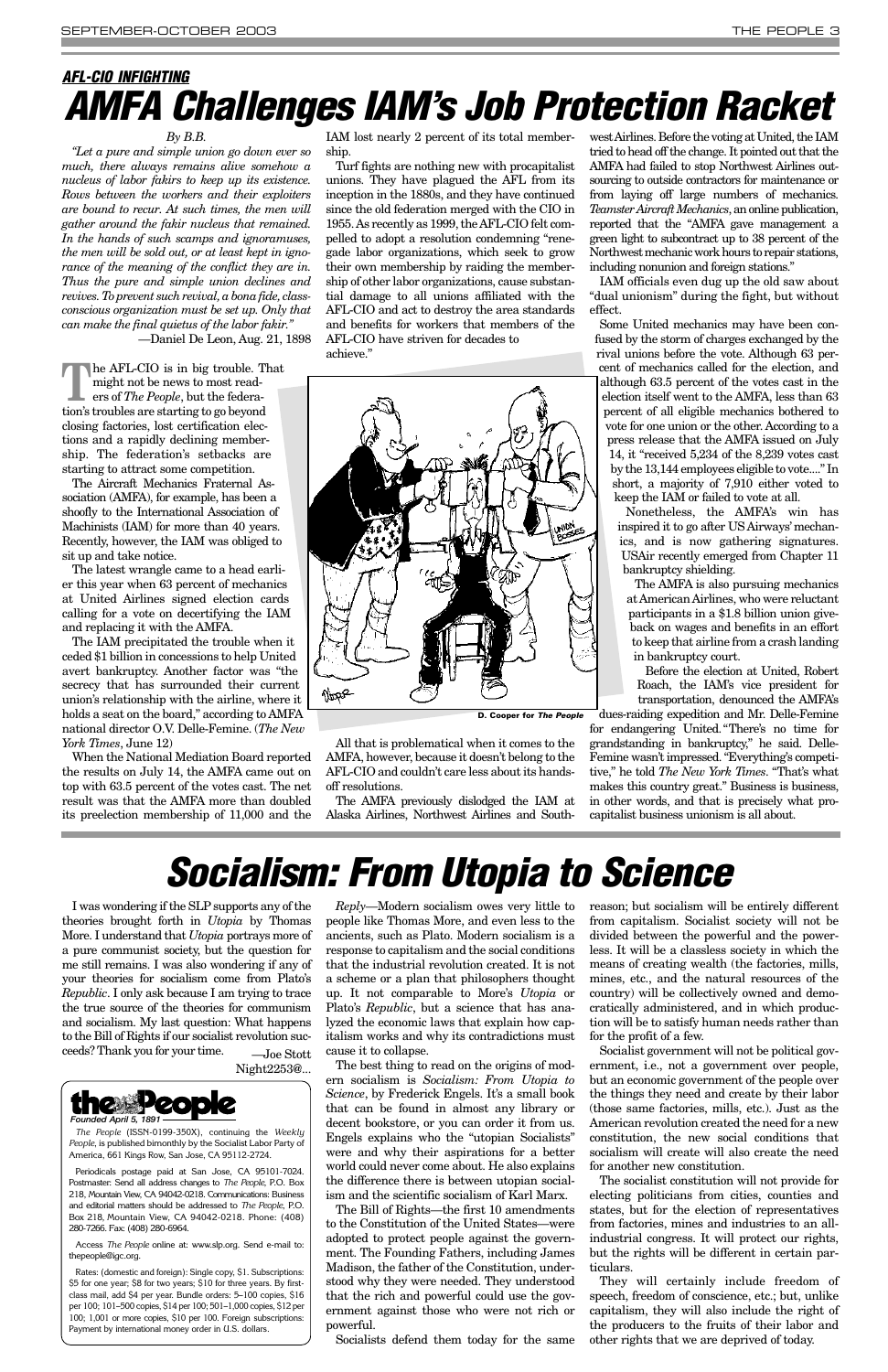Last month the national office of the SLP received the first of several emails that cast doubt on the legitimacy of the "Socialist Labor Party of Ukraine." Since then the national office has confirmed to its own satisfaction, and to that of the party's National Executive Committee, that the socalled SLPU was part of an elaborate hoax. That hoax was perpetrated on several organizations in Western Europe and the United States by the Ukrainian affiliate of a British group that calls itself "Committee for a Workers International." The CWI, which identifies itself with Trotskyism, reportedly denied any knowledge of the swindle and declared it was as shocked and repulsed by the conduct of its Ukrainian associates as the organizations that were bilked.

Although much of the evidence that has surfaced since July is largely circumstantial and primarily of a literary quality, it is substantial.

It appears that at least nine or 10 groups in the United States and Western Europe were duped by these unprincipled money-grubbers. Money is what they were after, and the SLP did send \$450.00 to help what we believed to be a fledgling SLP of Ukraine buy a used computer. From what we can tell, however, that was a mere pittance compared to what these Ukrainian Trotskyists managed to wring out of certain other organizations.

One of the European groups that fell victim to the Ukrainian schemers was the Socialist Party of Great Britain. A statement issued through the SPGB's official journal, *Socialist Standard*, summed up the scheme as follows:

"Members of this group would contact groups in the West by e-mail feigning agreement with their political position; if the groups from the West sent a delegation to the Ukraine to check, the Trotskyists concerned would assemble a dozen or so of their supporters, all of whom had been coached in the views of the group concerned. Thus, our delegates who went to Kiev in November 2001 met a group of individuals who expressed socialist views and had no reason to doubt their sincerity. Any money sent went into the coffers of the Trotskyist group. At least 10 groups seem to have been taken in by this scam including, besides ourselves, the SLP of America, the Socialist Studies group [of SPGB dissidents], and various rival Trotskyist outfits...."

The ploy was reprehensible for many reasons, not the least being that the Ukrainian affiliate of the CWI trafficked on the sympathy that sincere and dedicated Socialists everywhere have for the Ukrainian working class. As Robert Burns of the SLP's National Executive Committee explained his own feelings in the matter:

"It was very disappointing to hear of the deception of the 'Ukrainian SLP'....

"When I read of our engagement with a Ukrainian group that seemed to be supportive of the SLP, I was very pleased, especially since the Ukrainian people had suffered so much under Stalinist Communist Party control. Between 4 and 6 million Ukrainians were supposed to have been starved to death in the late 1920s and early 1930s by the Russians. And then thousands of Ukrainians were killed by the Nazis during World War II. So I was greatly encouraged by our engagement and support of the SLPU...."

While the SLP condemns this unconscionable deception by the Ukrainian Trotskyists, and while it will do everything possible to defend itself against similar schemes in the future, it refuses to allow its optimism, its faith in the working class, or its commitment to the principles of socialist internationalism to be dampened by the experience.

[Since this was written, the SPGB has received a message from Ukraine claiming that the "World Socialist Party of Ukraine," the SPGB equivalent of the "SLPU," also was deceived by agents provocateur inside its own ranks, and that the WSPU is a legitimate organization sincerely interested in maintaining fraternal ties with the SPGB and its "World Socialist Movement." The message is posted to the SPGB's open discussion list on the

Internet. It is replete with phrases and statements similar—and in some instances identical—to phrases and statements in e-mail messages the SLP received in the past.



[Readers of *The People* who also receive the *New Unionist* may have noticed such similarities in statements from the "SLPU" and the so-called New Union Party of Ukraine. When we called these similarities to the attention of our supposed friends in Kiev we were told that the leader of the "NUP" was a computer hacker who managed to reroute and doctor messages meant for the SLP before sending them to the NUP in Minnesota. However, our suspicions were aroused when certain minor variations, such as small differences in the spelling of given names, crept into some of the later messages received. Apparently the deceivers had so many baited lines out in search of pelf that they began to confuse themselves on which group should receive what message and over what signature.

[The latest message to the SPGB weaves a more intricate tale than was foisted on the SLP, but the pattern is the same and some of the language is familiar. That message has caused some SPGB members to suggest a reevaluation of the statement printed in the *Socialist Standard*, but our experience tells us that it is only another ruse. While we believe there are sincere and honest Socialists in Ukraine, and while we still are optimistic enough to hope that they will eventually discover and be attracted to the SLP and its Socialist Industrial Union program, we will take every precaution to ensure that our optimism does not get the better of our judgment the next time they are put to the test.]

### **'Dual' and 'Rival' Unions** (*Daily People*, Jan. 17, 1911)

Proceeding from the principle that testimony against one's own interest is the most reliable of testimonies, we accept as correct the Chicago, Jan. l2, despatch concerning the Garment Workers strike in that city, published on the 13th of this month by the *Vorwaerts*, the New York Yiddish organ of the Socialist Party and the AFL.

The despatch sets forth that the strikers, having rejected one proposition by the employers and having under consideration, at a large meeting at Hodcarriers' Hall, a second proposition in which the employers yielded the point of reinstating all the participants in the strike, "Comrade William Haywood took the floor. He delivered a long and sharp speech attacking the American Federation of Labor, and speaking for a new Tailors' Union, to be built upon a purely industrial plan, not upon the plan of the American Federation of Labor. Before he spoke, the people were inclined to a settlement. But under the influence caused by Haywood's speech the strikers displayed a sentiment against their own agreement, and a dissatisfaction, even a sort of rebellion against their leaders."

This is prime anti-SP and anti-AFL testimony. Inversely, it is Socialist Labor Party testimony. The facts alleged in the report shatter the AFL-SP false and "Stop thief!" cry against "dual unions!" as treason to the working class.

The outcry of "dual unions!" raised against any and every new union in a trade in which the AFL has previously set up its tent, is a cry that implies a number of falsehoods, all deadly to the labor movement. The cry implies that the AFL organizes the shops. The AFL only disorganized them. Whatever shop the AFL enters, it there dislocates the proletariat by means of contracts and other devices that disable them from presenting a united front to the employer, and compel them to scab upon one another. If the AFL can at all be said to organize, it organizes for the masters, not for the workers.

The cry implies that the AFL either has organized the trade, or is desirous, and endeavors to do so. The AFL deliberately disorganizes the trade. By means of high initiations and kindred schemes the AFL keeps the bulk of the members of a trade outside of its unions, turning them into caricatures of trusts. Whatever trade the AFL invades it ruptures the corresponding proletariat.

The cry implies that the AFL is a virile, live organization, and proof of the implication is advanced by its numbers. The AFL is a "coffin" or "insurance" association. The main thread that holds its large constituents together is the insurance they have paid in, which not to forfeit the AFL emasculates its membership with mottoes concerning the "brotherhood of capital and labor."

# *Ukraine Deception*

### *A De Leon Editorial* **The 'Dual Union'Ruse**



*The International Association of Machinists raised the cry of "dual unionism" during its recent battle with the American Mechanics Fraternal Association at United* 

*Airlines. The AMFA is no prize, but the "dual union" ruse is only meant to distract and disarm workers who are discontent with labor fakers.*

Socialism is the collective ownership by all the people of the factories, mills, mines, railroads, land and all other instruments of production. Socialism means production to satisfy human needs, not, as under capitalism, for sale and profit. Socialism means direct control and management of the industries and social services by the workers through a democratic government based on their nationwide economic organization.

Under socialism, all authority will originate from the workers, integrally united in Socialist Industrial Unions. In each workplace, the rank and file will elect whatever committees or representatives are needed to facilitate production. Within each shop or office division of a plant, the rank and file will participate directly in formulating and implementing all plans necessary for efficient operations.

Besides electing all necessary shop officers, the workers will also elect representatives to a local and national council of their industry or service—and to a central

The cry implies that the AFL is a labor organization. The affiliation of its leading officers, in their official capacity, with the Civic Federation of capitalist magnates, and more recently its admission to its national conventions of *(Continued on page 7)*

### what is socialism?

congress representing all the industries and services. This all-industrial congress will plan and coordinate production in all areas of the economy. All persons elected to any post in the socialist government, from the lowest to the highest level, will be directly accountable to the rank and file. They will be subject to removal at any time that a majority of those who elected them decide it is necessary.

Such a system would make possible the fullest democracy and freedom. It would be a society based on the most primary freedom—economic freedom.

For individuals, socialism means an end to economic insecurity and exploitation. It means workers cease to be commodities bought and sold on the labor market and forced to work as appendages to tools owned by someone else. It means a chance to develop all individual capacities and potentials within a free community of free individuals.

Socialism does not mean government or state ownership. It does not mean a state bureaucracy as in the former Soviet Union or China, with the working class oppressed by a new bureaucratic class. It does not mean a closed party-run system without democratic rights. It does not mean "nationalization," or "labor-management boards," or state capitalism of any kind. It means a complete end to all capitalist social relations.

To win the struggle for socialist freedom requires enormous efforts of organizational and educational work. It requires building a political party of socialism to contest the power of the capitalist class on the political field and to educate the majority of workers about the need for socialism. It requires building Socialist Industrial Union organizations to unite all workers in a classconscious industrial force and to prepare them to take, hold and operate the tools of production.

You are needed in the ranks of Socialists fighting for a better world. Find out more about the program and work of the Socialist Labor Party and join us to help make the promise of socialism a reality.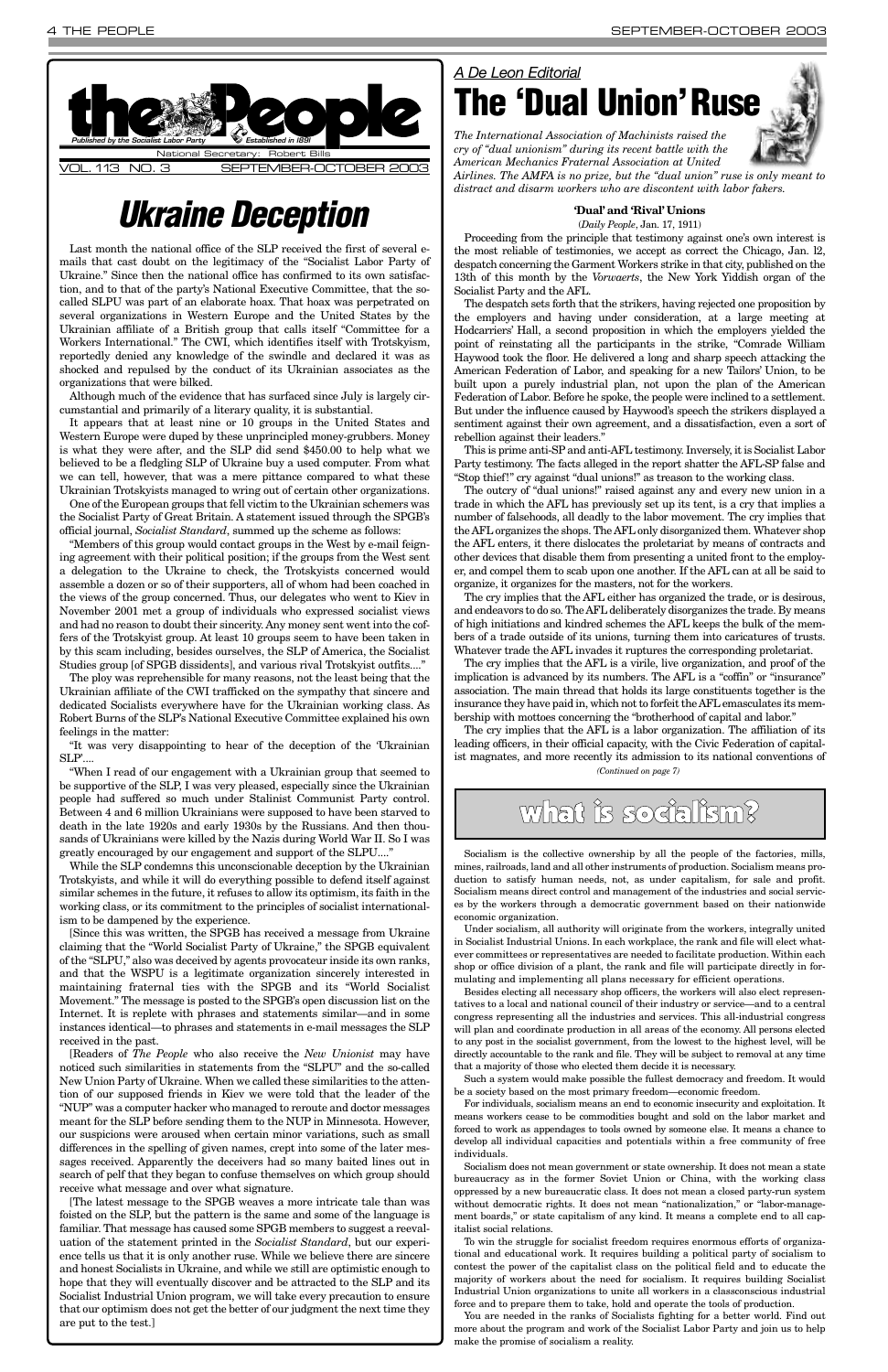events—including post-Sept. 11 nationalism and a recession-induced glut of IT [information technology] skills on the domestic job market to stem the flow of IT jobs to offshore outsourcers. They haven't. If anything, the exportation of IT jobs from the United States to places such as India and the Philippines seems to be increasing. Gartner Inc. has projected that, by 2005, 30 percent of all Global 2000 enterprises will be embracing the offshore or nearshore—namely, Canada or Mexico—IT outsourcing model." Even software coding and help desk functions are being exported.

•A March article in the Melbourne, Australia, newspaper *The Age*, entitled "Bracing for the Global Shift," noted that "Data communication and voice telephony costs are now so low, and bandwidth so broad, and the Internet so ubiquitous, that it is a simple matter to run an applications development center offshore. An increasing number of the world's call centers are now in India, or the Philippines, or southern Africa."

"We are now witnessing, on a global scale," *The Age* article continued, "the kind of disruption that occurred in the English countryside in the industrial revolution 200 years ago. We have long witnessed the movement of blue-collar jobs to low-cost countries; now we are see-

ing white-collar jobs move offshore. The dark, satanic mills of the information millennium are in the suburbs of Bangalore, Shenzhen and St. Petersburg."

"And it is not just IT jobs; it is architects, accountants, engineers—indeed, any type of knowledge worker. If the work can be digitized, it can be exported."

Plainly, what capitalism has in store for *all segments* of the working class not only in the United States, but as the article in the Australian newspaper, *The Age*, hints, in every advanced capitalist country, is what the *Communist Manifesto* foresaw for the international working class more than 150 years ago: *"Constant revolutionizing of production, uninterrupted disturbance of all social conditions, everlasting uncertainty and agitation."* In short, more unemployment, poverty and all the social miseries that flow therefrom.

*The Age* contends that workers should just get used to the idea. "This change is as inevitable as the sunrise—and the sunset. We cannot turn off the bandwidth, nor the desire and the ability of...individuals and companies in China, India and the rest of the developing world to better themselves. Nor can we eliminate, or even reduce, the desire of...organizations in the Western world to minimize their costs and maximize their profits.

"The genie is out of the bottle....There is a fundamental force at work here. Resistance, ultimately, is futile."

Allusions to *Star Trek* and the "Borg" aside,

it is true that a force fundamental to capitalism is at work, but resistance need not be futile. Even the Borg had their Achilles Heel,

and so does capitalism.

Workers have a choice, and it doesn't entail denying a better life to workers in India, Russia, China or anywhere else the jobs have been going. They can fight back against the *capitalist system itself*.

To escape the Borg of capitalism, workers as a class must build a movement to *abolish* the existing system and build a new one. They must build a system under which they collectively control the industries and services, which must be placed under the ownership of all society, and administered democratically to satisfy the needs and wants of all.

Such a socialist movement will not be easy to build. The capitalist class, its politicians, media, supporting labor bureaucrats and others will resist it. But the seeming strength of those forces, and the seeming weakness of the workers, consists mainly in the ignorance workers now have of the real source of their problems. Once aware of the socialist answer to those problems, and of their potential strength as the creators of all social wealth, the workers can forge an invincible movement for real social change.

•The same survey showed only 49 percent of unemployed workers who earned \$40,000 or more annually received any unemployment insurance payments. Only 35 percent of those who earned less received payments.

> The Socialist Labor Party's program of Socialist Industrial Unionism explains what must be done—how the workers themselves can build a new society in which they will possess the power to determine their own future economic well-being. Learn more about it and then join us—help build a better world! *—K.B.*

Did Jack London have a role in Socialist Labor Party?

### Matt <DixieStix ATB@...

*Reply—*Yes, Jack London had a role in the SLP. He joined Section Oakland, Calif., in April 1896 when he was 19 or 20 years old, and left in 1900 when a part of the section deserted the party and went with what the SLP called the "bogus SLP." One year later that group merged with the Social Democratic Party to form the reformist Socialist Party (SP).

London's decision to leave the SLP was probably for the best. He was not much of a Socialist, as his racist and nationalist views were to attest. His racism in particular suited him to the SP, which proposed and supported anti-immigration resolutions at International Socialist Congresses aimed at barring "inferior races" from entering



the country. Nonetheless, some lessons London learned from the SLP stuck in his mind for the rest of his life, as he confessed in his March 7, 1916, letter of resignation from the SP. An excerpt from that letter tells the story:

"I am resigning from the Socialist Party, because of its lack of fire and light, and its loss of emphasis on the class struggle. I was originally a member of the old revolutionary, up-on-its-hindlegs, fighting Socialist Labor Party. Since then, and to the present time, I have been a fighting member of the Socialist Party. My fighting record in the Cause is not, even at this late date, already entirely forgotten. Trained in the class struggle as taught and practiced by the Socialist Labor Party, my own highest judgment concurring, I believed that the working class, by fighting, by never fusing, by never making terms with the enemy could emancipate itself...."

# *Jack London and the SLP*

#### *(Continued from page 1)*

#### *By Paul D. Lawrence*

The National Bureau of Economic Research, the arbiter of economic cycles, has declared that the current "recession" ended in November 2001. Cicero, the 1st century B.C.E. Roman politician, declared, "Nothing so absurd can be said that it has not be said by some philosopher." Today he might have substituted "economist" for "philosopher," for unemployment has continued to rise since the "recession" supposedly ended.

For workers, unemployment means misery. Most workers are but a paycheck or two away from hardship, if not destitution, whereas capitalist economists are paid outrageous salaries for their absurd auguries.

•About 40 percent of workers who collected unemployment insurance payments Last year were still unemployed when their checks ran out.

•Many unemployed young adults are returning to live with their parents because their unemployment payments can't fill their needs or have run out. Perhaps this is what capitalist ideologues mean by promoting family values.

•Two-income families now constitute 42 percent of all U.S. households, but both incomes

are usually needed to get by. When both workers lose their jobs, the hardship is immense.

•One survey showed that "two-thirds of all workers laid off in the last three years received no severance package or other compensation from their employers," according to the Associated Press.



•Only 25 percent received extended health care coverage after layoff.

•Less than 20 percent received "help finding a job, career counseling or skill training."

**Shift in Service Work** 

That survey by researchers at Rutgers University and the University of Connecticut was titled, perhaps more appropriately than intended, "The Disposable Worker: Living in a Job-Loss Economy."

Under capitalism, workers whose labor power cannot be exploited are simply booted out. It does not matter that social needs remain unmet. It does not matter that there is hunger, poverty, environmental pollution and other social ills that workers could remedy if they controlled production. If capitalists cannot expect to realize a profit, nothing else amounts to beans.

Such abominations need not continue. They are not inherent in every possible social system. But they are inherent in capitalism, with its private ownership of the socially operated means of production and its production for sale with a view to profit through the exploitation of wage labor.

Workers can end this system and the contradiction between private ownership and social production. The Socialist Industrial Unionism program of the Socialist Labor Party shows how. Learn more about that program and join the struggle to save civilization and humanity itself!

# <span id="page-4-0"></span>*Jobless 'Recovery' Leaves Millions in Misery*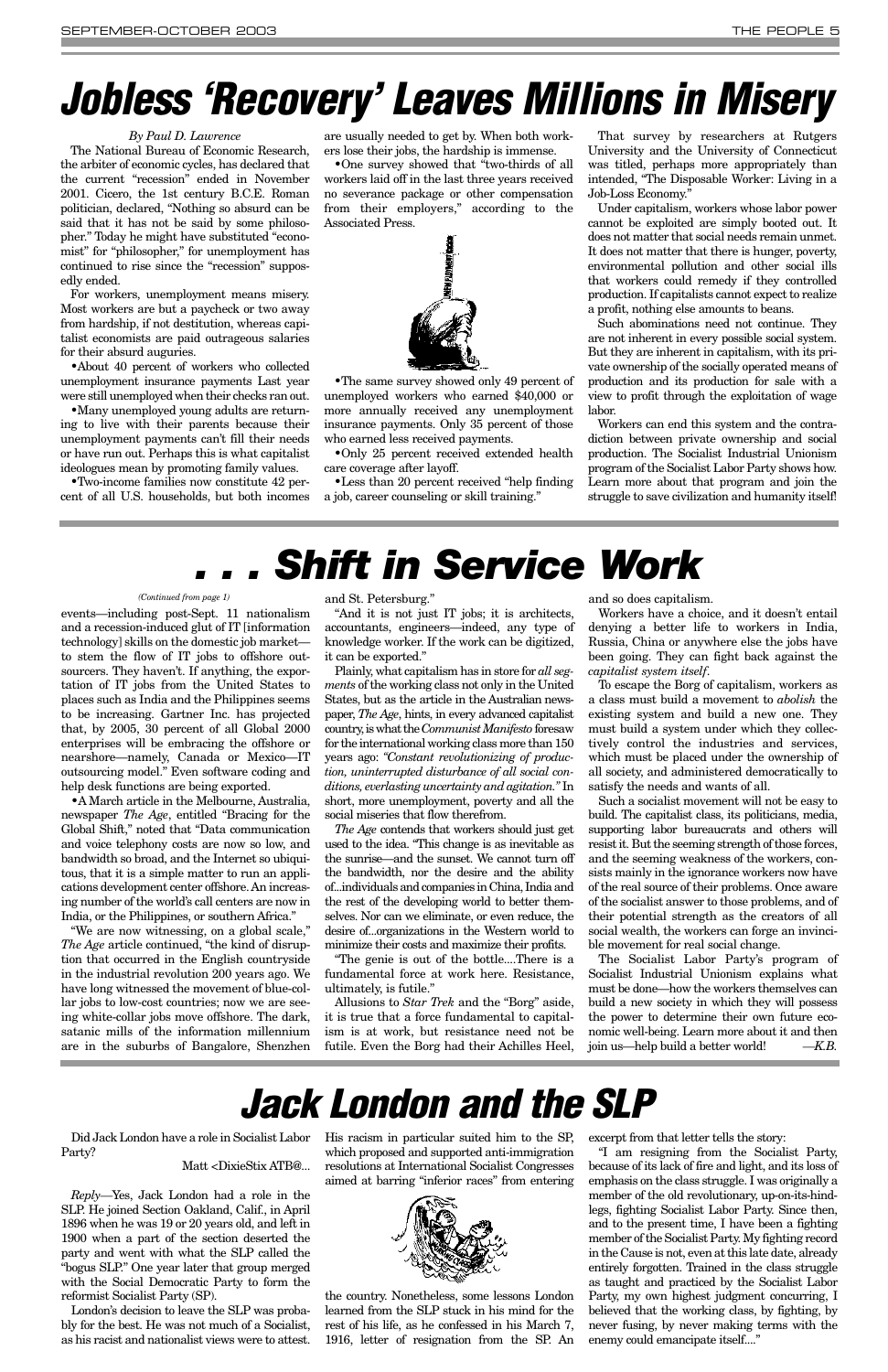### **Socialist Greetings**

Just a note to wish you socialist greetings and solidarity from Isham, Northamptonshire, England. I thought the May-June *People* was a real breath of fresh air, with clear and readable articles on Saddam, what is happening in Iraq and the original Sept. 11, the 1973 coup in Chile, to name but three.

It is good to know there is a gleam of uncompromising revolutionary socialism at the heart of world imperialism, and I hope this very small gesture of international working-class solidarity gives power to your comrades and friends' elbows.

I look forward to working with Socialists everywhere to bring about the world socialism revolution, sweeping away capitalist states and their rotten, nasty outdated system, to bring about a new society, a new civilization, based upon the common ownership of the whole of the world's productive resources by the whole of the world's working class, and the dawn of real human history.

> Andrew Northall Isham, England

### **Surprised and Impressed**

I just received a copy of your newspaper *The People* and I am surprised at how much I am impressed with it. Your point that the Iraq war was not *just* about oil, but also the American dollar versus the euro. That is an excellent economic insight. As you point out, the Iraq war was also about controlling the oil market in China. Although the origin of Saddam's dictatorship is not a secret, there is an imperative to get this news, and the details of it, out to as many people as possible. And B.G.'s article, by the same name, contributes toward that end. That is one of the reasons I am making a contribution of \$100, enclosed herewith, to the Socialist Labor Party. Another reason for this contribution is that you are reminding people of the 1973 coup in Chile and the other unspeakable atrocities, of that other Sept. 11th. Finally, I did not know that the execution of the Rosenbergs was in fact illegal.

> Raymond Solomon Rego Park, N.Y.

### **Best Analysis Yet**

The article "U.S. Invasion Plunges Iraq Into Chaos and Ruin," in your May-June issue, had the best analysis yet of the real reasons the U.S.A. invaded Iraq—"leverage on countries dependent on foreign oil, especially the People's Republic of China." I have not read this in *The Nation, Workers World, Fifth Estate, Slingshot,* or any other 'zines or papers to which I have access. I'm a little surprised that *The Nation* never even mentioned this, as they don't miss much. I came to the conclusion, awhile ago, that China was by far the U.S.A.'s biggest economic and political rival when I read Willem Van Kemenade's *China, Hong Kong, Taiwan, Inc.,* published in 1997. Of course, I don't have access to the most up-to-date books on anything, and I have to draw my conclusions from what I can get my hands on. My feelings were further confirmed by the projected oil pipeline that is planned to be built from the Caspian Sea area oil wells, through to Pakistan and the Indian Ocean, from whence the oil is to be shipped to China. The pipeline is to be built by Unocal, and the oil is to be pumped and shipped via various U.S. corporations. It was no accident that Hamid Karzai worked for Unocal as a consultant prior to his installment as a U.S. puppet. As much as the transnational corporations want to expand into China, they also fear China, both economically and politically. I am sure you agree that capitalism continually requires new markets to expand into and will use any means necessary to do so. Consequently, capitalism inevitably leads to imperialism because it requires perpetual expansion for its survival. Your article hit the nail on the head, as clearly the corporate-controlled U.S. government will do anything it can to keep China under control. It was quite an eye-opener for me and an absolutely brilliant piece of work. Please give my heartfelt thanks to the writer.

> Rand W. Gould Carson City, Mich.

### **Euro Versus Dollar**

It's nice to have you back, even if only bimonthly now. Your May–June issue was *excellent*, and two articles in it on the euro versus the dollar ("U.S. Invasion Plunges Iraq Into Chaos and Ruin") and

"American Companies Poised to Plunder Post-Saddam Iraq" make the issue worthwhile, even if you had not printed anything else. *Thank you* for outstanding journalism!

> Ana Lucia Gelabert Gatesville, Tex.

### **Excellent!**

Hope this [\$15] helps a little. The May-June issue is excellent! Keep up the good work.

> Diane Poole Monessen, Pa.

### **Thrilled**

I'm very much thrilled you are back with your newspaper. Never get bored.

> Nina Guth Phoenix, Ariz.

### **Liked What He Read**

Saw your paper and like what you people are doing. Here is a contribution [\$100] to help you people continue.

> Smoly Fink San Diego, Calif.

### **War After War**

This is my contribution of \$ \_\_\_\_\_\_\_ for the Daniel De Leon Sesquicentennial Fund, which will help support the SLP's official journal. (Please make checks/money orders payable to the Socialist Labor Party or *The People* and mail to P.O. Box 218, Mountain View, CA 94042-0218.)

| Name                                                                                                                                                                                                                                                                                                                                                               |  |
|--------------------------------------------------------------------------------------------------------------------------------------------------------------------------------------------------------------------------------------------------------------------------------------------------------------------------------------------------------------------|--|
|                                                                                                                                                                                                                                                                                                                                                                    |  |
|                                                                                                                                                                                                                                                                                                                                                                    |  |
|                                                                                                                                                                                                                                                                                                                                                                    |  |
| State $\frac{1}{\sqrt{2}}$ $\frac{1}{\sqrt{2}}$ $\frac{1}{\sqrt{2}}$ $\frac{1}{\sqrt{2}}$ $\frac{1}{\sqrt{2}}$ $\frac{1}{\sqrt{2}}$ $\frac{1}{\sqrt{2}}$ $\frac{1}{\sqrt{2}}$ $\frac{1}{\sqrt{2}}$ $\frac{1}{\sqrt{2}}$ $\frac{1}{\sqrt{2}}$ $\frac{1}{\sqrt{2}}$ $\frac{1}{\sqrt{2}}$ $\frac{1}{\sqrt{2}}$ $\frac{1}{\sqrt{2}}$ $\frac{1}{\sqrt{2}}$ $\frac{1}{\$ |  |
| (Political contributions are not tax deductible.) Acknowledgments will be made in The People.<br>Please indicate if a receipt is desired: $\Box$ Yes $\Box$ No                                                                                                                                                                                                     |  |

### Daniel De Leon Sesquicentennial Fund

### letters to the People

### directory

### **USA NATIONAL OFFICE**

SLP, PO Box 218, Mtn. View, CA 94042-0218; (408) 280- 7266; fax (408) 280-6964; e-mail: socialists@slp.org; Web site: www.slp.org.

**ALBANY, N.Y.** SLP, P.O. Box 105, Sloansville, NY 12160-0105.

**BUFFALO, N.Y.** E-mail Ron Ingalsbe: Wanblee27@aol.com.

**CHICAGO**

SLP, P.O. Box 1432, Skokie, IL 60076.

**CLEVELAND** Robert Burns, 9626 York Rd., N. Royalton, OH 44133. Call (440) 237-7933. E-mail: j.oneil@worldnet.att.net.

**CORPUS CHRISTI,TEX.** Call (361) 991-0287.

**DALLAS** Call Bernie at (972) 458-2253.

**EASTERN MASS.** Call (781) 444-3576.

**CHICAGO** SLP, P.O. Box 1432, Skokie, IL 60076.

**FRESNO, CALIF.** Call Paul Lawrence at (559) 268-2170.

**MIDDLETOWN, CONN.** SLP, 506 Hunting Hill Ave., Middletown, CT 06457. Call (860) 347-4003.

**MINNEAPOLIS** Karl Heck, 5414 Williams Ave., White Bear Lake, MN 55110- 2367. Call (651) 429-7279. E-mail: k57heck @cs.com.

**MILWAUKEE** E-mail:milwaukeeslp@webtv.net.

### **NEW LONDON, CONN.**

SLP, 3 Jodry St., Quaker Hill, CT 06375. Call (203) 447-9897.

**NEW YORK CITY**

Call (516) 829-5325.

**PHILADELPHIA**

SLP, P.O. Box 28732, Philadelphia, PA 19151.

**PITTSBURGH** Call (412) 751-2613.

I have noticed that your leaflet about the war against the people of Iraq was completely correct. *(Continued on page 8)*

> **PONTIAC, MICH.** Call (810) 731-6756.

**PORTLAND, ORE.** SLP, P.O. Box 4951, Portland, OR 97208. Call (503) 226- 2881. Web: http://slp.pdx.home.mindspring.com. E-mail: slp.pdx@ mindspring.com.

**SACRAMENTO, CALIF.** SLP, P.O. Box 221663, Sacramento, CA 95822-8663.

**SANTA ROSA, CALIF.** SLP, P.O. Box 526, Forestville, CA 95436-0526.

**S.F. BAY AREA** SLP, P.O. Box 70034, Sunnyvale, CA 94086-0034. E-mail: slpsfba@netscape.net.

**SEABROOK, N.H.** Richard H. Cassin, 4 New Hampshire St., Seabrook, NH 03874.

**ST. PETERSBURG, FLA.** Call (727) 321-0999.

### **AUSTRALIA**

Brian Blanchard, 58 Forest Rd., Trevallyn, Launceston, Tasmania 7250, Australia. Call or fax 0363-341952.

**CANADA NATIONAL OFFICE** Call Doug Irving at (613) 226-6682.

**VANCOUVER**

SLP, Suite 141, 6200 McKay Ave., Box 824, Burnaby, BC, V5H 4M9.

### **PUERTO RICO**

Call C. Camacho at (787) 276-0907. E-mail: redflag@coqui.net.

### **OHIO**

### **Independence**

**Discussion Meetings—**Section Cleveland will hold discussion meetings at the Days Inn, 5555 Brecksville Rd., (just south of R17-Granger Rd.), Independence, on the following Sundays: Aug. 31, Sept. 14, and Oct. 12. Meetings begin at 1:30 p.m. Light refreshments served. For more information please call 440-237-7933.

### **Columbus**

**Discussion Meetings—**Section Cleveland will hold discussion meetings at the Columbus Main Library, Conference Room 1, 96 S. Grant (at Oak Street), Columbus, on Sunday, Sept. 28 and Sunday, Oct. 12. Meetings begin at 1 p.m. For more information please call 440-237-7933.



### **Portland**

**Discussion Meetings—**Section Portland holds discussion meetings every second Saturday of the month. Meetings are usually held at the Central Library, but the exact time varies. For more information please call Sid at 503-226-2881 or visit our Web site at http://slp.pdx.home.mindspring.com.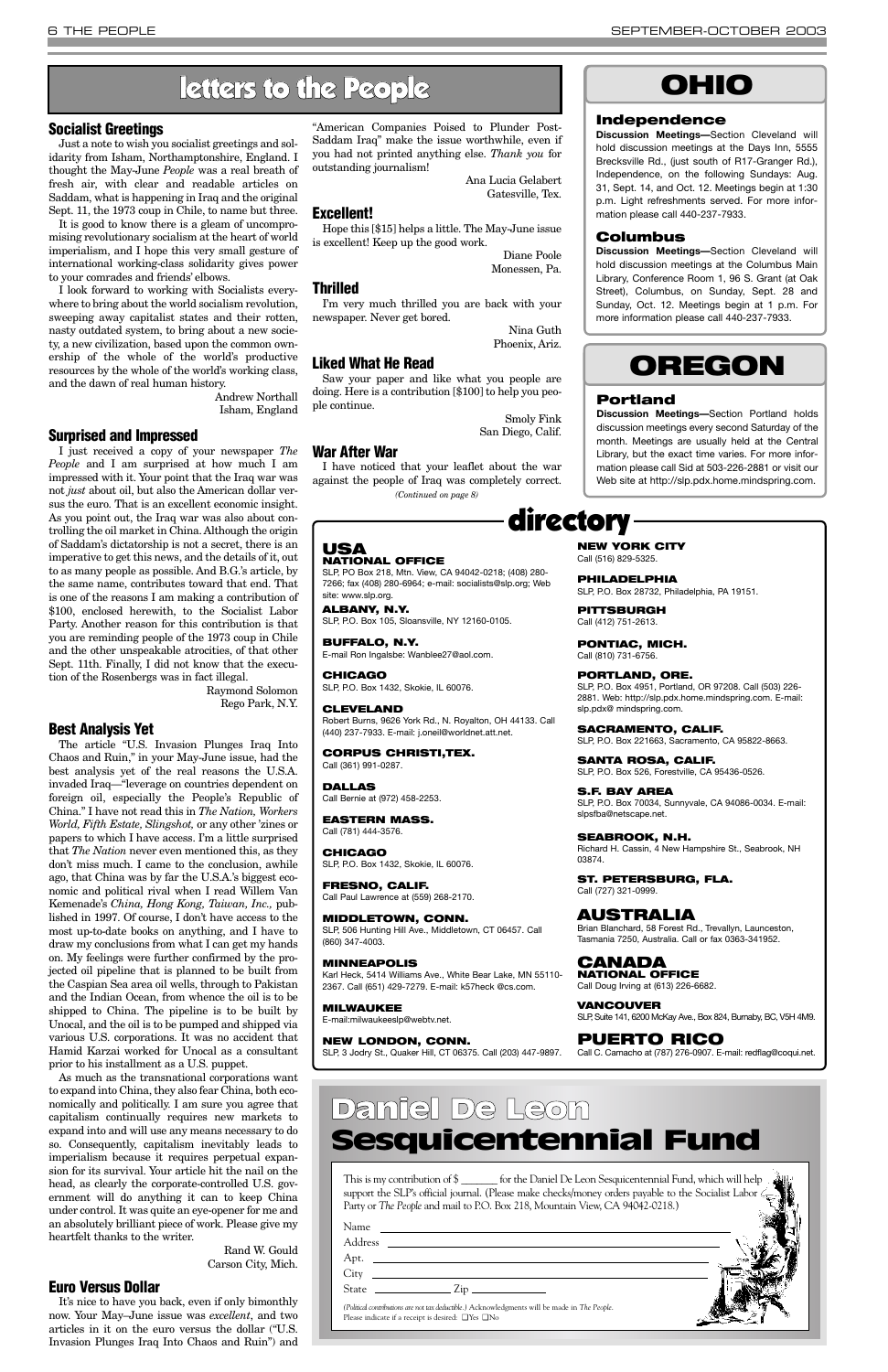(June 21–Aug. 15) *Daniel De Leon Sesquicentennial Fund*

Marie & Ray Simmons \$1,000; Joan Davis \$800; \$500 each Jack Radov, Anonymous; Earl Prochaska \$300; Anonymous \$215; \$200 each Chris Dobreff, Glenn Schelin, John Walbridge, Kay Lewis; Raymond Solomon (In memory of the people murdered in the 1973 Chilean coup) \$145; John Houser \$101.35; \$100 each Yolanda Koptur (In memory of Luba & Theodore Gramaticoff), Donald Rogers, Dr. Bernard Presser, F.P. Cruikshank, Gerald Lucas, Irene S. Louik, Lois Reynolds, Michael J. Preston, Rick Farwell, S.W. Andrick, William E. Tucker; Anonymous \$95; Section Cook Co., Ill., \$91.32; J. Blessington \$75; Lloyd A. Wright \$60; \$50 each Bessie Gabow, Dimitre Eloff, Earle McGue, Edith Mautner, Harvey K. Fuller, Jeff Andrews, Jim Plant, Joseph C. Massimino, Judith A. Zaccaria, Tony Marsella, Walter Vojnov, Wayne W. Urffer, William Kuhn; Paul D. Lawrence \$43.

\$40 each Daniel Brian Lazarus, The Begovich Family (In memory of Grace Hamilton); \$30 each F. Beedle, John Hagerty, Orville Rutschman; William Rickman \$28; \$25 each Albert C. Goldberg, Ben Kraft, Bill & Joan Kelley, Darwin Spaysky, Eugene J. Pacharis, Harriet Dolphin, Jennie Seekford, John P. Pisaneschi, M. Rooney, Paul Bakulski, Paul L. Wolf, Phillip Colligan, R. Collins, Richard Woodward, Robert Varone, Rudolph P. Sulenta, William H. Nace, Free Voices (In memory of Salvador Allende) \$23; Reynold Elkins \$22; Anonymous \$21; \$20 each A.T. Wanamaker, David Brannan, F. Cline, Gerald Gunderson, Gregory Fuchs, John Sherman, Joseph J. Frank, Joseph T. Longo, Leo Rainer, Randy Shields, Robert G. Rink, Roger Caron, Sarah Haggard, Sid Fink; \$15 each Harold Madsen, Henry Coretz, Maurice Greb, Morton J. Disckind, Robert A. Nash, Rosemary Gale; Richard Wilson \$12.50; \$12 each Marshall G. Soura, Sarah Rotman.

\$10 each Juliette Jackson (In honor of Harry Banks' 102nd birthday), Alphonse Eiden, Anna Cantarella, Charles Gerhard, Chester Skakun, Dora Ruggiero, Dorothy M. Kurtz, Edmund J. Light, Edward Killian, George Lovrich, Harry C. Segerest, Harry E. Gibson,

James B. Buffaloe, John L. Norris, John M. Lambase, Joseph Bellon, Ken McDouall, Kevin Stroup, L. Lela, Millard Culpepper, Randy Fleming, Richard F. Mack, Robert M. Garavel, Steve Williams, William C. O'Mahoney; D. Borowsky \$9; \$8 each Craig Maggio, Roberta Diamond; Don Patrick \$7.50; Milton A. Poulos \$7; William Sariego \$5.20; \$5 each Albert Perez, Craig Maggio, Donald F. Cuddihee, George E. Gray, H. Jung, Jack Lally, Larry Lewis, Philip F. Sullivan, Robert Jasek, William J. Prinz; George T. Gaylord \$1. Total: \$7,916.87

#### *SLP Sustainer Fund*

\$300 each Bernard Bortnick, Karl Heck, Robert Burns; \$200 each Chris Dobreff, Joseph Bregni; Carl C. Miller Jr. \$140; Lois Reynolds \$100; \$50 each Michael Preston, William E. Tucker, Section Wayne County, Mich. (In memory of Grace Hamilton): \$25 each section, W. & N. Carlen; Richard A. Aiken (In memory of John W. Aiken) \$45; \$25 each Frank & Margaret Roemhild, James Lehner, Lois Kubit; Section San Francisco Bay Area: William Kelley \$20; \$10 each Jill Campbell, Steve Littleton; Section Wayne County, Mich., \$5. Total: \$1,855.00

*SLP Leaflet Fund* Richard Wilson \$10; Joseph J. Frank \$5. Total \$15.00

#### *Press Security Fund*

Raymond Solomon (In memory of the people murdered by the CIA and right-wing death squads in Central America during the 1980s) \$20; Dan Kryk \$10. Total: \$30.00

*SLP Emergency Fund* R. Hofem \$20.00 (Total)

#### **Socialist Labor Party**

| <b>Financial Summary</b>           |  |
|------------------------------------|--|
| (June-July 2003)                   |  |
| Bank Balance (May 31)  \$80,146.39 |  |
|                                    |  |
|                                    |  |
|                                    |  |
|                                    |  |
|                                    |  |

clergymen, as delegates of "Councils of the Churches of Christ" and as delegates of "Federations of Catholic Societies," notedly large property interests—all this demonstrates the AFL to be an antilabor, antiproletarian, and procapitalist concern.

To bow before such "unionism" is to desecrate unionism. Not to build "dual unions" is to abandon the field to a buffer for capitalism. The stone which the builders are refusing—the unorganized proletariat, and the proletariat disorganized in the AFL is the only stone possible to become the headstone of the corner.

The facts alleged in the report from Chicago are

welcome symptoms that the persistent work of the SLP is bearing fruit. The superstitious reverence with which obscene capitalist interests and the labor lieutenants seek to secure for the mere word "unionism," and which pure and simple political socialism abjectly bows to as a monopoly of the AFL, has, as the SLP has long maintained, no hold among the workers: the language of bona fide unionism, which is socialism, need but to be uttered clearly and boldly, as was done in Chicago, to evoke the enthusiastic response of proletarians.

The "dual union," long calumniated, is bound to come—it is coming—the harbinger of a bona fide labor movement, as yet nonexistent in the land.



# *...De Leon Editorial*

### *...Organized Crime*

#### *(Continued from page 1)*

The workers whose labor produced that value received \$363 *billion* in wages.

Value added by manufacture represents the difference between all inputs (raw materials of whatever sort, energy, value transferred by machinery, wages, etc.) and the value of manufactured commodities. In 2000, workers added value of \$2 trillion by their labor. The difference between that value and the value of wages is a rough gauge of the surplus value extracted by the capitalists. Wages amounted to 18.1 percent of the product of workers'labor, for a rate of surplus value of 551 percent.

Those were *gross* wages, which exclude "taxes" and other deductions that workers never see and only serve to maintain the illusion that workers, like capitalists, are taxpayers. The wages that count, the *net* wages that workers take home, represent something approximating the value of workers'labor power—what is needed to educate and train workers with skills for exploitation, what is needed to support them and their families and produce the next generation of wage slaves. In the past, *The People* estimated that the legerdemain of taxes could amount to 20 percent of gross wages, which would obviously increase the rate of exploitation.

Even without attempting such adjustments, the rate of exploitation has clearly been increasing. In 1972 wages equaled 29.9 percent of value added compared with 18.1 percent in 2000; the rate of surplus value was 334 percent compared with 551 percent.

Thus, it is clear that the relative share of workers' wages is decreasing and the exploitation of labor is increasing. Under capitalism that robbery of workers is perfectly legal. It is up to workers to change that by organizing politically and industrially to replace capitalism with socialism.

#### *(Continued from page 4)*

# **FUNDS**

democracy and freedom. It would be a society based on the primary freedom—economic freedom. It would banish the obscene spectacle of unmet human needs amid the opulence of a handful of exploiters. Workers would receive the full social value of their labor, and no one could live off the labor of others.

Paul D. Lawrence *Fresno* (Calif.) *Bee*, May 13

to eliminate the \$10-per-hour labor cost advantage enjoyed by the [nonunion] plants operated in the United States by companies such as Nissan and Honda," according to one industry observer.

### **UAW Strategy Revealed**

The August announcement of a UAW labor agreement at Dana Corp., a parts supplier for the Big Three, plus similar agreements last year at three other industry parts suppliers— Johnson Controls Inc., Magna International Inc. and Metaldyne Corp.—would seem to corroborate a recent observation in *The Detroit News*.

"The Dana deal adds more credibility to the union's organizing strategy, which has targeted the increasing number of independent and nonunion auto parts makers that supply Big Three automakers," the motown newspaper reported. "Analysts say Ford likely pressured Dana to adopt a more union-friendly approach before the [certification] election to soften up the UAW at the [upcoming] bargaining table."

Hundreds of thousands of Big Three UAW members and retirees depending on the UAW to defend and advance their interests won't have to wait long to see just how "credible" this UAW "organizing" strategy is as far as their own interests are concerned. *—K.B.*

### *SLP Letter*

*...Industrial Front*

#### *(Continued from page 2)*

#### *(Continued from page 2)*

Much of the ruling-class concern about corporate scandals is that "investors" are being cheated. Let us be clear: "investors" by and large buy and sell existing shares in various enterprises. They don't invest money capital in production. The shares they buy and sell represent the right to share in the exploitation of workers. Thus "investors" are cheated out of the anticipated value of robbing workers. The pot calls the kettle black.

> • What Caused the Depression? • The Depression's Inflationary Legacy •Capitalism's Next Crash: The Socialist Legacy

### **48 pp. – \$2.25 (postpaid)**

**NEW YORK LABOR NEWS P.O. Box 218 Mtn. View, CA 94042-0218**

### **Madison on War**

"The only case in which the Executive can enter on a war, undeclared by Congress, is when a state of war has 'been actually' produced by the conduct of another power, and then it ought to be made known as soon as possible to the Department charged with the war power." Nov. 16, 1827